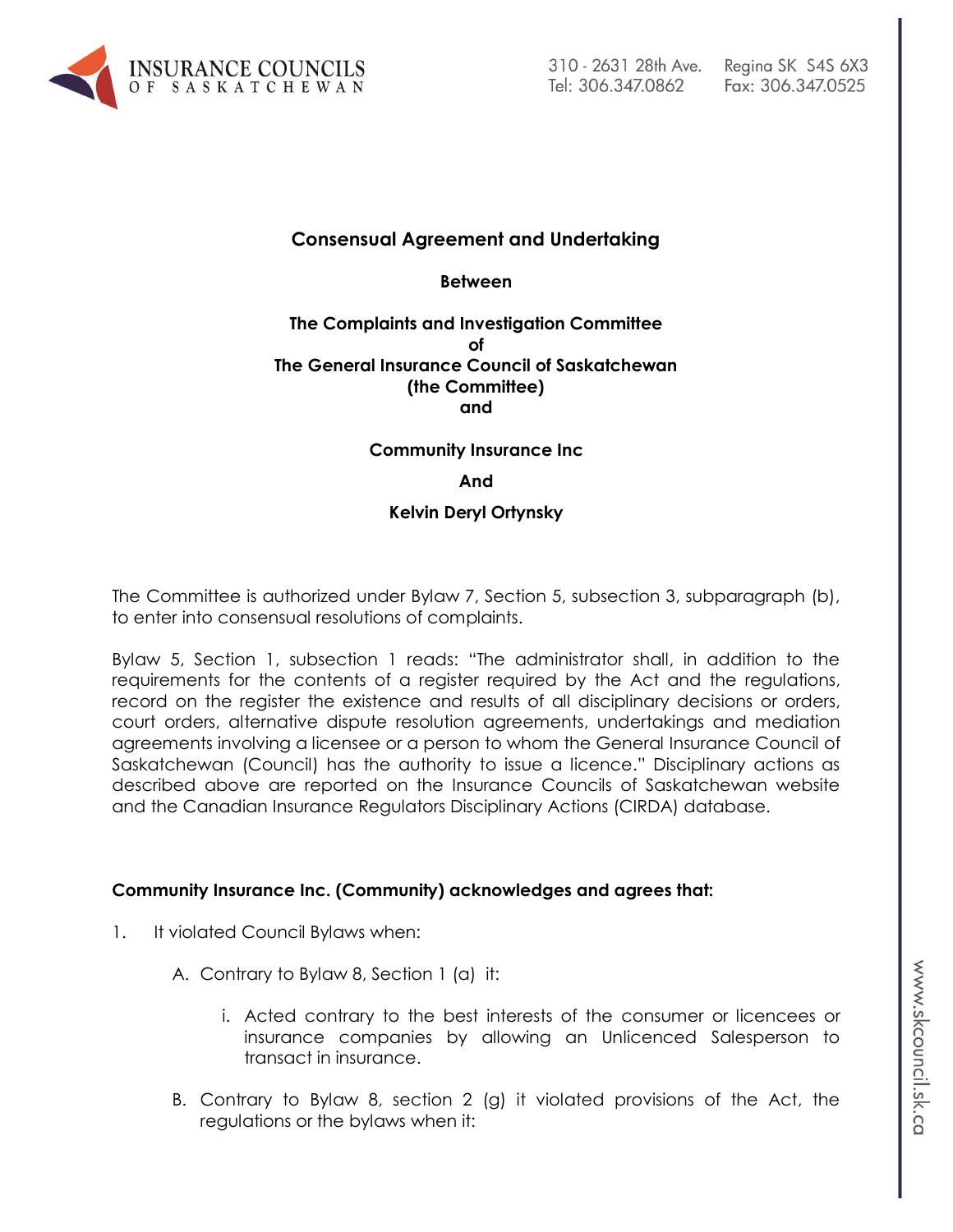- i. Acted contrary to Section 418. It appointed, permitted or authorized any person to do any of the things in respect of which a licence is required unless the person is the holder of a subsisting licence.
- ii. Acted contrary to Section 435. It failed to notify Council within the 5 day period that Chubak was no longer employed at Community.
- iii. Acted contrary to Section 444. It compensated an unlicensed individual for sales of insurance while they did not hold an active licence.

# **Kelvin Deryl Ortynsky (Ortynsky) acknowledges and agrees that:**

- 2. Ortynsky violated Council Bylaws when:
	- A. Contrary to Bylaw 8, Section 2, subsection (r)
		- i. He failed to exercise reasonable and prudent oversight when acting in a supervisory capacity.
- 3. Community and Ortynsky's rights to appear before a Discipline Committee of Council have been explained to them and they fully understands their rights and/or obligations under Council Bylaw 10;
- 4. Community and Ortynsky waive their rights to appear before a Discipline Committee and undertake not to exercise any appeal rights they may have under Council Bylaw 10, Section 3 or *The Saskatchewan Insurance Act,* (the Act) as it relates to matters set out in this Consensual Agreement and Undertaking (Agreement).
- 5. This Agreement does not preclude Council from pursuing any other investigation against Community and/or Ortynsky for activities not identified in this Agreement that may be in violation of Council Bylaws or the Act.
- 6. Community and Ortynsky have been advised by the Committee that it is in their interests to obtain independent legal advice before entering into this Agreement.
	- a. Community and Ortynsky have obtained such independent legal advice and is satisfied with the same, prior to executing this Agreement, or
	- b. Community and Ortynsky have willingly chosen not to obtain such advice prior to executing this Agreement.
- 7. Community and Ortynsky hereby affirm that they have read and understood the terms of this Agreement, and they are signing it voluntarily and of their own free will.